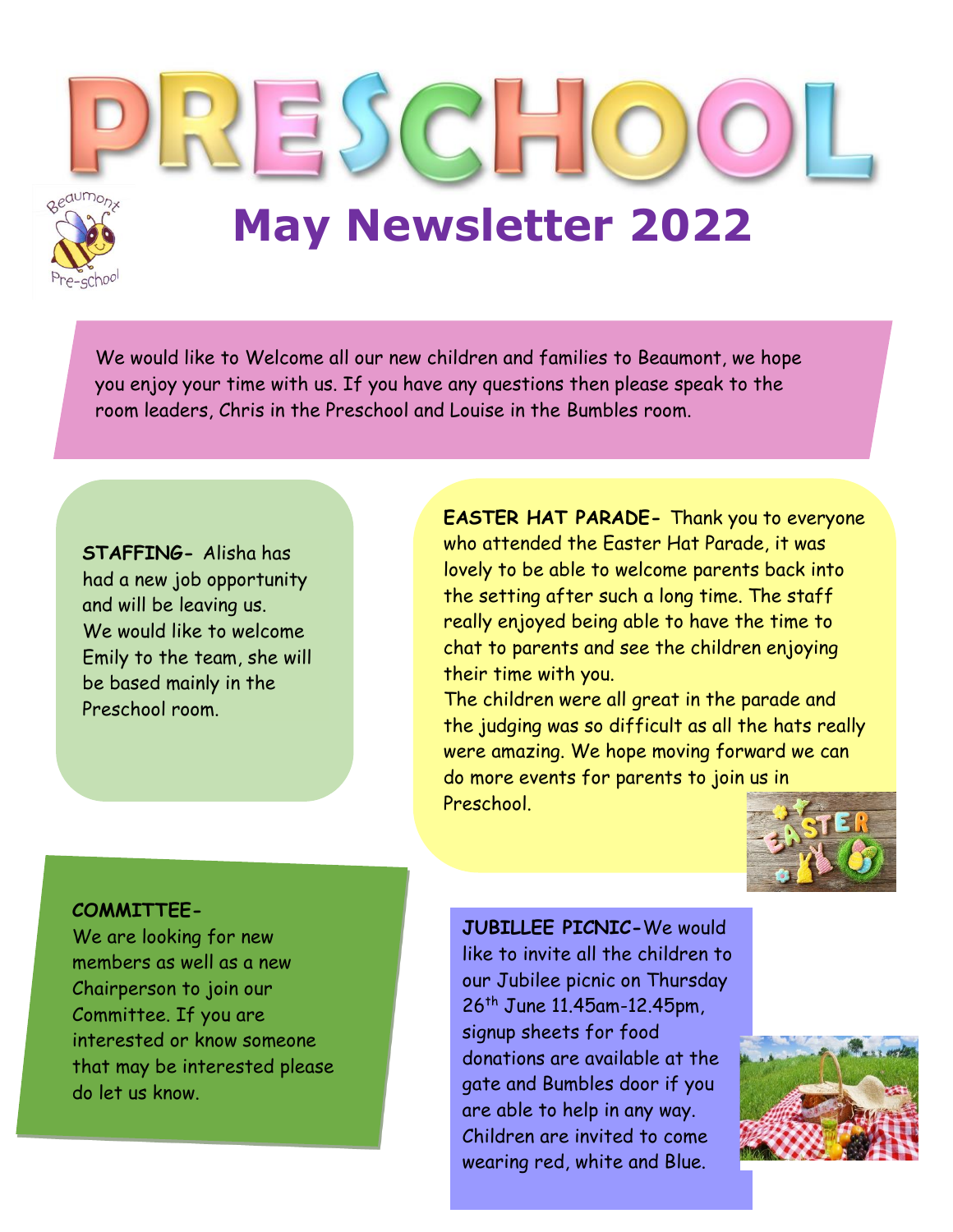**SECOND HAND UNIFORM –** We have a small number of second hand uniforms for sale, t-shirts £3.00 and jumpers £5.00. There are limited sizes and availability if you are interested in purchasing anything please speak to a staff member.

If your child has grown out of their uniform and you would like to donate it, we would greatly appreciate this.



We are offering advertising space for £5.00 within our half termly newsletter. If you are interested, please email or phone Nicole or Kate. **FOR SALE –** We are also including a for Sale space, if you have items that you would like to sell on to other families then please email us any details and we will include this in our next newsletter.

**SCHOOL LEAVERS-**If your child will be leaving us to go to school, please could you let us know which school they will be attending so that we can support transition and any days your child will not be in due to school visits. We will be having our photographer, Mark attend on Thursday 14<sup>th</sup> July to take Graduation photos.

**WARM WEATHER-** Now that we are into the summer term we hope for some warmer weather. Please ensure you apply sun cream to your child before their session and send them in with a sunhat. If your child stays all day, then please could you also supply a bottle of named sun cream so that we can reapply during the day where necessary.

> **CAR PARK -**Could we please ask parents not to use the car park at drop off and pick up for the safety of children arriving and being collected and to also park considerately by not blocking the entrance or parking directly on the corner . Thank you.





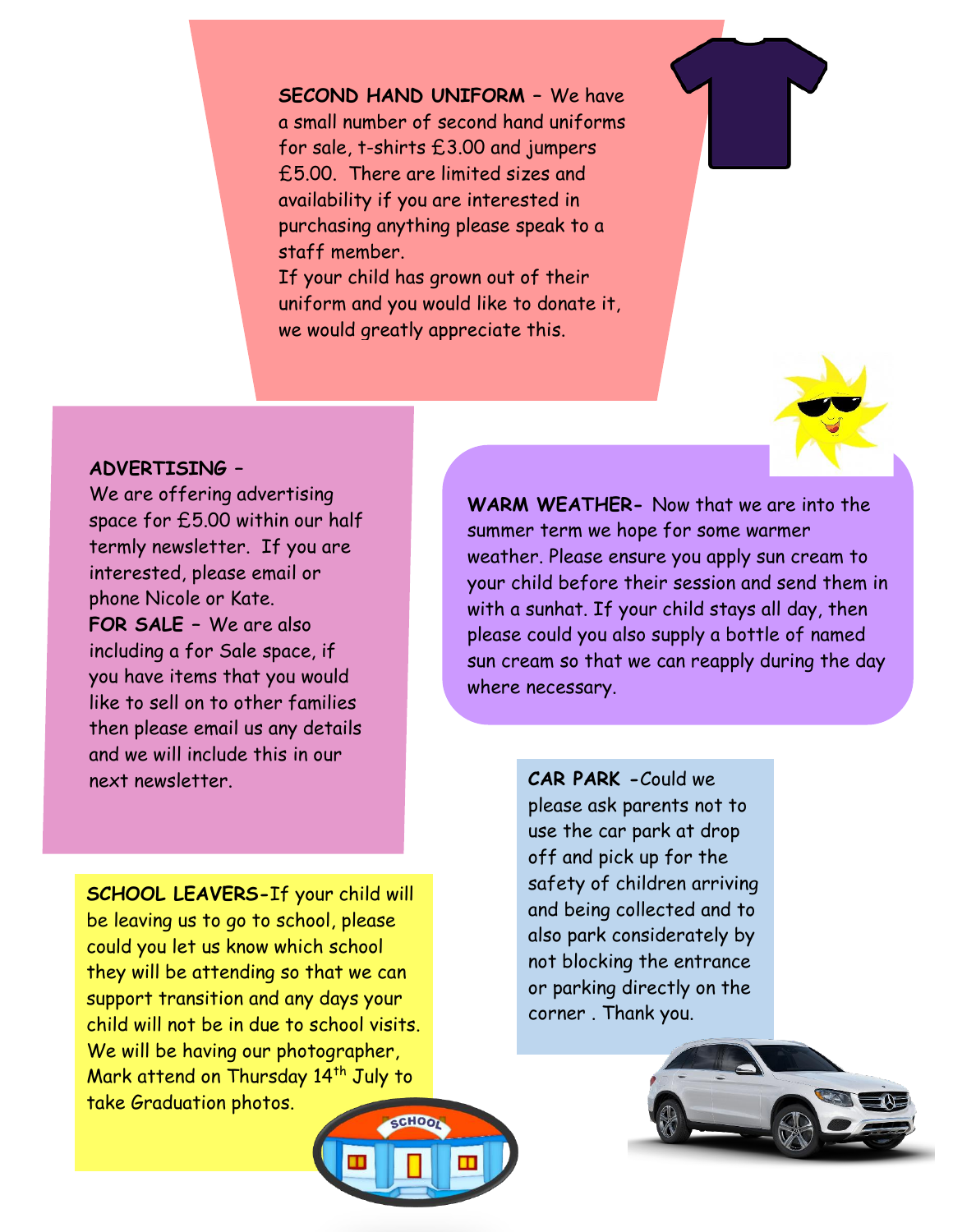

#### $CO-OP$

From Sunday 24th October, we have become part of the Co-op community grant scheme, We would like to ask families and staff if you have a Co-op membership card please login to your account and choose Beaumont Community Preschool as your good cause, if you do not have a membership card these can be easily ordered online, we hope that you will join us in helping us raise money to support our children at preschool by spending in Co-op and scanning your card, coop will donate 2p for every pound spent on selected coop products. Please let all your friends and family know and let's see how much we can raise together.

### **AMAZON SMILE -**

## [https://smile.amazon.co.uk](https://smile.amazon.co.uk/ch/1050749-0) [/ch/1050749-0](https://smile.amazon.co.uk/ch/1050749-0)

If you use amazon for shopping, please use the link above to switch to Amazon Smile. By choosing to support Beaumont Community Preschool you will be helping to raise funds for our charity.

amazonsmile

**WATER BOTTLES**- Please can we remind you to send your child with a drink every day in a named water bottle

**LABELLING**-Please make sure that you child's belongings are always labelled e.g clothing; lunch box; bottle.